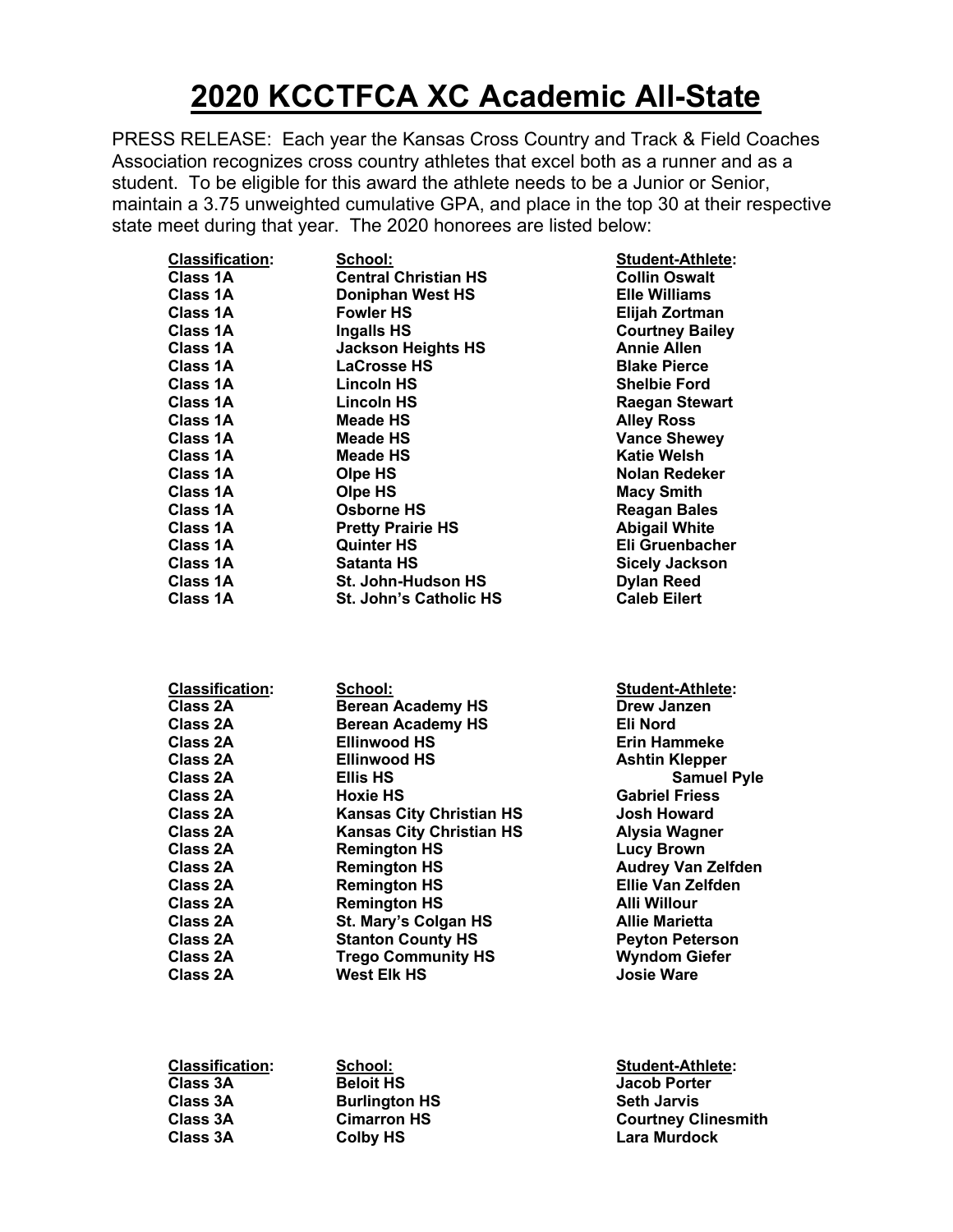| <b>Classification:</b> | School:                                | <b>Student-Athlete:</b>                     |
|------------------------|----------------------------------------|---------------------------------------------|
| <b>Class 3A</b>        | <b>Douglass HS</b>                     | <b>Kendall Coombes</b>                      |
| <b>Class 3A</b>        | <b>Girard HS</b>                       | <b>Cormick Logue</b>                        |
| Class 3A               | <b>Hesston HS</b>                      | <b>Elsie Clark</b>                          |
| Class 3A               | Hiawatha HS                            | Kate Madsen                                 |
| Class 3A               | <b>Silver Lake HS</b>                  | <b>Aubrey Bahner</b>                        |
| <b>Class 3A</b>        | <b>West Franklin HS</b>                | Lily Judd                                   |
|                        |                                        |                                             |
| <b>Classification:</b> | School:                                | <b>Student-Athlete:</b>                     |
| <b>Class 4A</b>        | <b>Augusta HS</b>                      | <b>Sawyer Schmidt</b>                       |
| Class 4A               | <b>Augusta HS</b>                      | <b>Porsha Zweifel</b>                       |
| <b>Class 4A</b>        | <b>Baldwin HS</b>                      | <b>Lauren Russell</b>                       |
| Class 4A               | <b>Baldwin HS</b>                      | <b>Riley Smith</b>                          |
| Class 4A               | <b>Bishop Miege HS</b>                 | <b>Colin Batliner</b>                       |
| Class 4A               | <b>Bishop Miege HS</b>                 | <b>Charlie Hill</b>                         |
| Class 4A               | <b>Buhler HS</b>                       | <b>Leah Bentley</b>                         |
| Class 4A               | <b>Buhler HS</b>                       | <b>Amaleigh Mattison</b>                    |
| <b>Class 4A</b>        | <b>Buhler HS</b>                       | <b>Tanner Lindahl</b>                       |
| Class 4A               | <b>Eudora HS</b>                       | <b>Cody Loganbill</b>                       |
| Class 4A               | <b>Eudora HS</b>                       | <b>Mackenzie Mayer</b>                      |
| Class 4A               | <b>Eudora HS</b>                       | <b>Maya Pattison</b>                        |
| Class 4A               | Eudora HS                              | <b>Rachel Pratt</b>                         |
| Class 4A               | Eudora HS                              | Stella Whalen                               |
| Class 4A               | <b>Fort Scott HS</b>                   | <b>Dryden Cosens</b>                        |
| Class 4A               | <b>Hayden HS</b>                       | <b>Tanner Newkirk</b>                       |
| Class 4A               | <b>Louisburg HS</b>                    | <b>Reese Johnson</b>                        |
| Class 4A               | Paola HS                               | <b>Darian Hudgeons</b>                      |
| Class 4A               | <b>Tonganoxie HS</b>                   | <b>Kristi Chambers</b>                      |
| Class 4A               | <b>Wamego HS</b>                       | <b>Adeline Fulmer</b>                       |
| Class 4A               | <b>Wamego HS</b>                       | Eli Artzer                                  |
| Class 4A               | <b>Wamego HS</b>                       | <b>Charlee Lind</b>                         |
| Class 4A<br>Class 4A   | <b>Wamego HS</b>                       | <b>Jacob White</b>                          |
| Class 4A               | <b>Wamego HS</b><br><b>Winfield HS</b> | <b>Noah Williams</b><br><b>Craig LaBrue</b> |
|                        |                                        |                                             |
| <b>Classification:</b> | School:                                | Student-Athlete:                            |
| <b>Class 5A</b>        | <b>Andover HS</b>                      | <b>Elizabeth Vetter</b>                     |
| <b>Class 5A</b>        | <b>Andover Central HS</b>              | <b>Brett Schoenhofer</b>                    |
| Class 5A               | <b>Arkansas City HS</b>                | <b>Chase Mathews</b>                        |
| Class 5A               | <b>Emporia HS</b>                      | <b>Treyson True</b>                         |
| Class 5A               | <b>Goddard Eisenhower HS</b>           | Jacob Fawson                                |
| Class 5A               | <b>Goddard Eisenhower HS</b>           | Jadyn Pavlik                                |
| Class 5A               | Kapaun Mt. Carmel Catholic HS          | <b>Mark Davied</b>                          |
| Class 5A               | Kapaun Mt. Carmel Catholic HS          | <b>Erik Enriguez</b>                        |
| Class 5A               | <b>Maize South HS</b>                  | <b>Britton Kelly</b>                        |
| <b>Class 5A</b>        | <b>Maize South HS</b>                  | <b>Sage Pauly</b>                           |
| Class 5A               | <b>Maize South HS</b>                  | Alexa Rios                                  |
| Class 5A               | <b>Maize South HS</b>                  | <b>Austin Schaeffer</b>                     |
| Class 5A               | <b>McPherson HS</b>                    | <b>Cody Achilles</b>                        |
| Class 5A               | <b>Spring Hill HS</b>                  | Vienna Lahner                               |
| Class 5A               | <b>St. Thomas Aquinas HS</b>           | <b>Tommy Hazen</b>                          |
| <b>Class 5A</b>        | <b>St. Thomas Aquinas HS</b>           | <b>Ashton Higgerson</b>                     |
| Class 5A               | <b>St. Thomas Aquinas HS</b>           | <b>Darren Mallot</b>                        |
| Class 5A               | <b>St. Thomas Aquinas HS</b>           | <b>Logan Seger</b>                          |
| <b>Class 5A</b>        | <b>St. Thomas Aquinas HS</b>           | <b>Ellie Ward</b>                           |